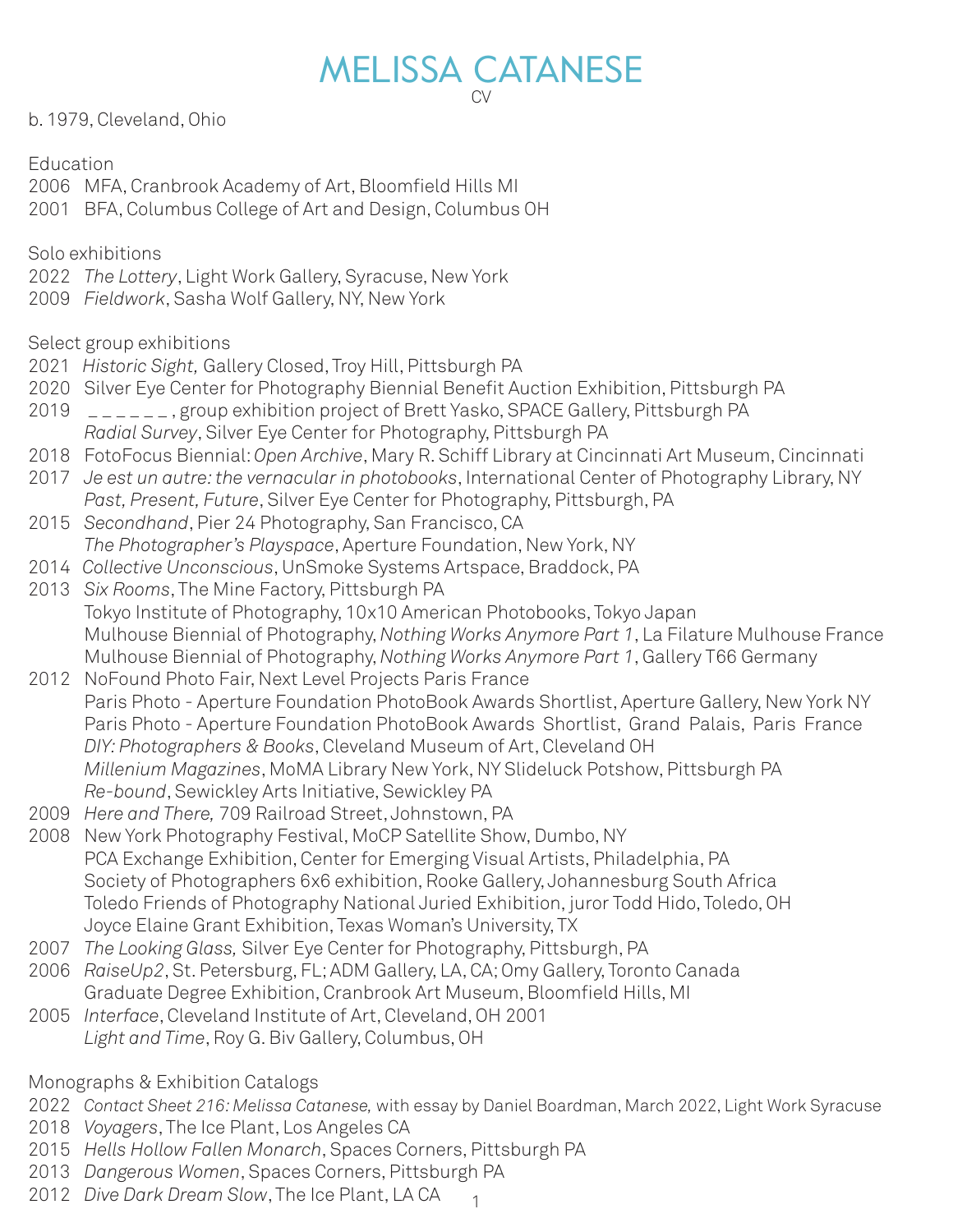Additional publications

- 2017 *A Place Both Wonderful and Strange*, Fuego Books, Murcia Spain
- 2016 *Secondhand exhibition catalog*, Pier 24 Photography, San Francisco, CA
- 2015 *On Lions, Loins, Life in the Golden Age and historical similarities*, photo-essay, Paper Journal
- 2012 Garden, 0-100 Editions, A2 Series, Milan Italy
- 2011 0-100 Editions, Spring Issue 2011, Milan Italy
- 2008 *The Collector's Guide to Emerging Art Photography*, Humble Arts Foundation, NY group show #22, Humble Arts Foundation, NY, NY Bailliwik, Issue 4 thru 6, Chicago, IL
- 2007 *Paper Placemats* (ATL), J&L Books (Brooklyn), Atlanta GA
- 2006 tiny vices, Various 13, NY, NY RaiseUp Vol. 1 & Vol. 2, Los Angeles, CA *From Here on Out*, Bloomfield Hills, MI

Published writing

- 2021 *Photo No-Nos: Meditations on What Not to Shoot* edited by Jason Fulford published by Aperture Foundation, New York
- 2020 *Photographers Looking At Photographs: 75 Pictures from the Pilara Foundation*, critical essay on Dutch artist Awoiska van der Molen for Pier 24 Photography, San Francisco CA
- 2017 The Photobook Review: Spring Issue, contributor, Aperture Foundation, NY
- 2016 *All We Are*, Pratt Institute Photography BFA catalog, introductory essay, Brooklyn NY Source, Issue #88: The Photobook Issue, Greatest Photobooks of All Time, contributor, Belfast The Photobook Review: Spring Issue, book review, Aperture Foundation, NY
- 2015 *In the air tonight*, Photofile Vol. 97: The Photobook Issue, creative essay, Australian Centre for Photography, Melbourne
- 2014 *The Photographer's Playbook,* Aperture Foundation
- 2012 Next Level, Issue #22, book reviews, London
- 2010 *Words Without Pictures*, questionnaires, Aperture/LACMA, NY & LA

Select bibliography

2021 *Contact Sheet: The Light Work Annual 2021* along with an written text by Nicholas Muellner, July 2021, Light Work Syracuse

*Radial Survey Exhibition Catalog*, Silver Eye Center for Photography, text by Miranda Mellis, PA *Violet Bent Backwards Over the Grass*, Lana Del Rey, Simon and Schuster (image and layout usage from Voyagers), New York

2020 Jasbar, Anya. edited by Wolukau-Wanambwa, Stanley, *Intrinsically Absent, Irremediably Intangible: Reflections on found photographs and Melissa Catanese's Dive Dark Dream Slow*, Ahorn Archive 01, Berlin Germany

Maisel, Phillip. on *Dive Dark Dream Slow, Photographers Looking At Photographs: 75 Pictures from the Pilara Foundation*, Pier 24 Photography, San Francisco

Pearce, Nathan. Interview, Yield Magazine No. 9, The Snite Museum at the University of Notre Dame, Indiana

Undercurrents, The Fix: Voices Issue, Point Park University, Pittsburgh PA

- 2018 Michael Abatemarco, *Strangers in strange lands*, Pasatiempo, The New Mexican 2018 *Where do we go when we read?*, The Paris Review, August Look section
- 2017 Bennett, Hayden. *A Generous Medium: In Conversation with Melissa Catanese*, Art In America
- 2015 Haeusslein, Allie. *CONVERSATIONS: Secondhand, exhibition interviews*, Pier 24 Photography, SF Colberg, Jörg, The New Photography, OjodePez, Issue 40, La Fabrica Barcelona, Spain Westin, Monica, Secondhand at Pier 24 Photography, exhibition review, Art Forum Colberg, Jörg, A Conversation with Melissa Catanese, Conscientious Photography Magazine Foundation, New York, NY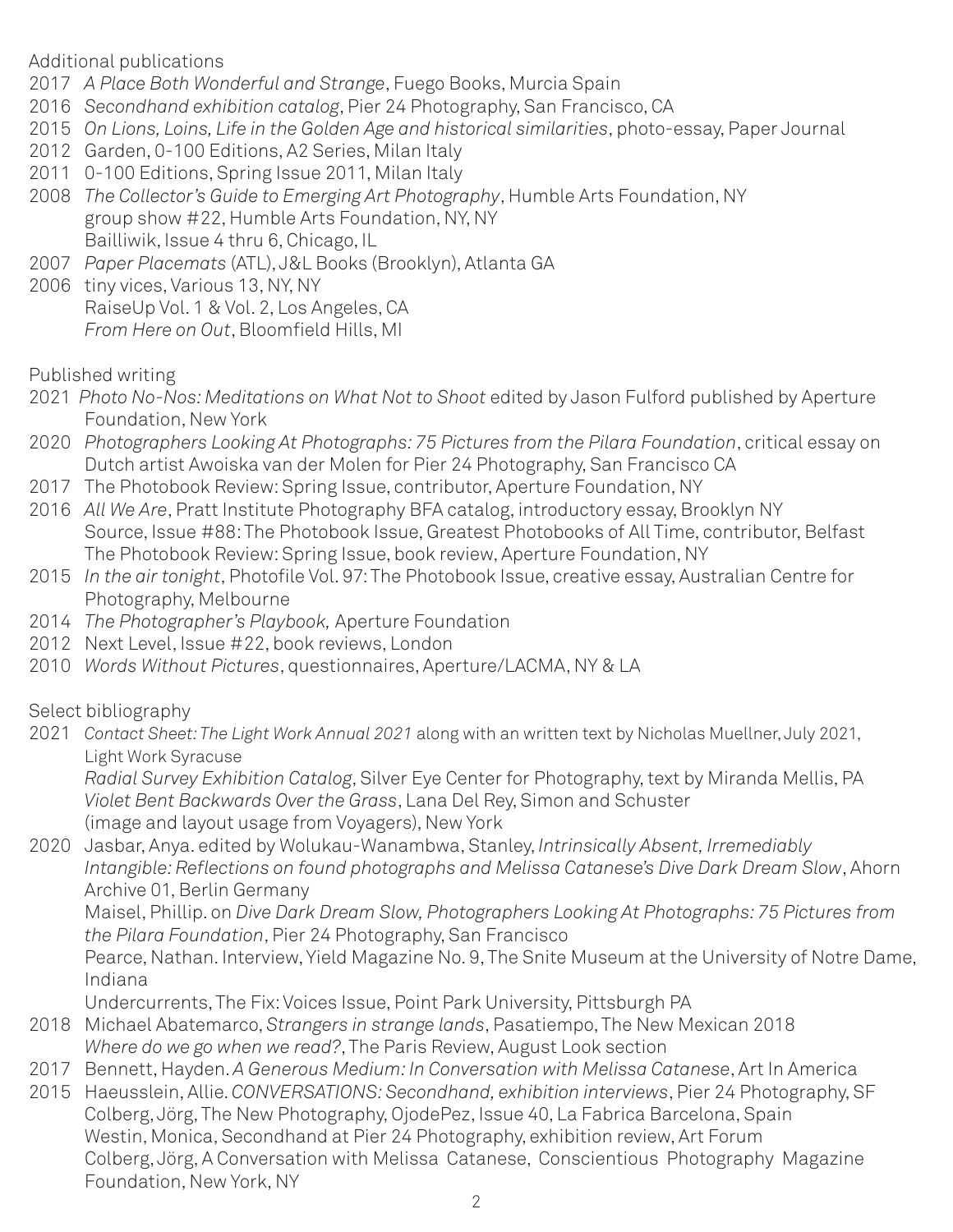- 2014 Newton, Matthew. *At Play in the Sandbox: Where Images & Ideas Converge*, Carnegie Museum of Art Storyboard Blog, Pittsburgh, PA
- 2012 Martin, Lesley. Review of Dive Dark Dream Slow, The Photobook Review: Fall Issue, Aperture Foundation, New York, NY
- Academic positions
- 2018-present
	- Lecturer, University of Pittsburgh, Dietrich School of Arts and Sciences, Department of Studio Arts, Pittsburgh PA Digital Studio: Photography Drawing Studio 1
- 2018 Mentor, Master of Arts Photography, Photography Studies College, Melbourne AU 2018-16 Core faculty, Image Text Ithaca MFA at Ithaca College, Ithaca, NY Photography Practicum Adjunct instructor, Point Park University, School of Communications, Pittsburgh, PA Black and White Photography
- 2017 Visiting professor, Point Park University, School of Communications, Pittsburgh, PA Photography for Non-Majors, View Camera, Digital Printing Methodology Senior Thesis 1
- 2017 Visiting professor, University of Texas at Austin, Department of Art & Art History, Austin TX Beginning Photography and Advanced Photography: The Photographic Book
- 2016 Georgette and Richard Koopman Distinguished Chair, University of Hartford, Hartford, CT The Photographic Book
- 2007-06

Adjunct instructor, The Art Institute of Pittsburgh, Pittsburgh, PA Black and White Lab Photography for Design Majors

- 2006 Instructor, Cranbrook Summer Art Institute, Bloomfield Hills, MI The Photographic Book
- 2002 Adjunct instructor, Columbus College of Art and Design, Columbus, OH Black and White Photography

## Presentations, lectures, and workshops

- 2021 Artist talk, workshop, and visiting critic with Hartford Art School MFA candidates Hartford CT Visiting artist, Syracuse University, School of Art: Image/Sequence: Photobook taught by Doug DuBois Visiting artist , Justine Kurland Workshops: Practices, Strategies, and Techniques photography book course taught by Justine Kurland and Matt Papa Visiting artist, Amherst College: Playing With Pictures taught by 2021 AIR, Odette England Visiting artist at MassArt: Speculative Archives taught by Matthew Connors Designed and co-taught workshop at International Center for Photography, NYC: There are Other Worlds: Images, Editing, and Ambiguity with collaborator Ed Panar Visiting artist and critic at Image Text Ithaca, low-residency MFA program at Ithaca College led by Catherine Taylor and Nicholas Muellner
- 2020 Clarence White Jr. Fund for Photography Lecture Series and Workshop in the Photography + Integrated Media MFA department, Ohio University, Athens OH Public lecture, Excerpts from Undercurrents, Transformer Station, Cleveland OH 2019 Visiting artist at University of Oregon, Department of Art: Art and Archives Photobook Workshop, artist talk, and visiting critic, University of Hartford MFA, Hartford, CT Visiting critic, Image Text Ithaca MFA at Ithaca College, Ithaca, NY Artist talk and panelist, Personal Digital Archiving Conference, University of Pittsburgh, Pittsburgh PA
- 2018 Panelist, Pittsburgh's Women Photobook Artists, Silver Eye Center for Photography, Pittsburgh PA Panelist, Vernacular Photography and Narrative, Contemporary Artists' Book Conference, Book Culture, Long Island City, NY

Artist Talk & Reviewer, Collective Quarterly Workshop, Pray, Montana

- 2017 Panelist, The Ecology of Photobooks, Silver Eye Center for Photography, Pittsburgh, PA
- 2016-14 Guest lecturer and critic, University of Hartford MFA, Hartford, CT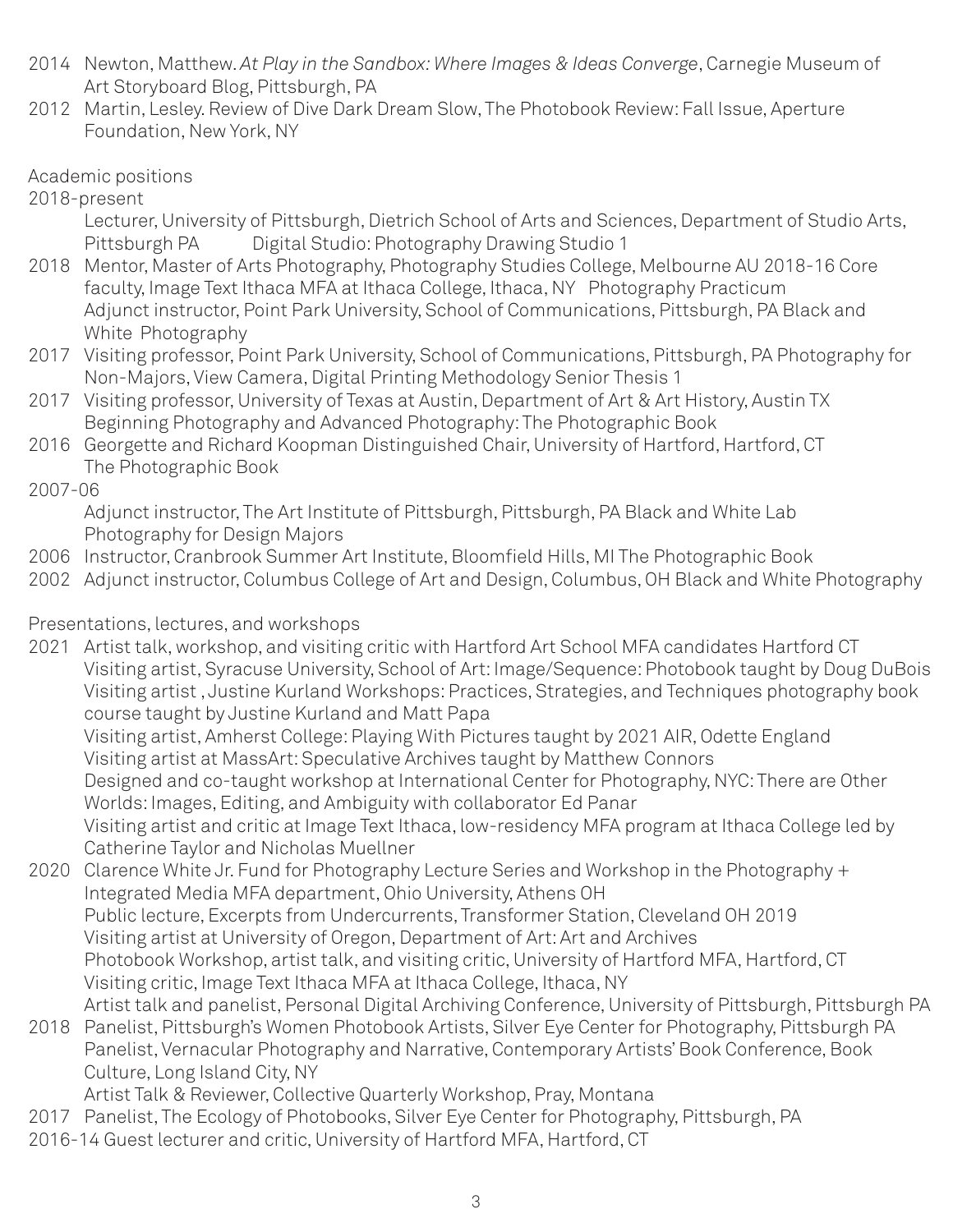- 2016 Panelist, The Future of Artists in Pittsburgh, GPAC Carol R. Brown Awards, August Wilson Center, Pittsburgh, PA
	- Artist presentation, SIX x ATE: Wood, City of Asylum, Pittsburgh, PA
	- Guest Lecturer, Alec Soth's Winnebago Workshop, Pittsburgh, PA
	- Guest Lecturer, Massachusetts College of Art and Design, Boston, MA
	- Guest Lecturer, Emmanuel College, Boston, MA
	- Guest Lecturer, Emerson College, Boston, MA
- 2015 Guest Lecturer, Open Engagement Conference, Pittsburgh, PA Guest Lecturer, F295 Symposium, University of Pittsburgh Alumni Hall, Pittsburgh, PA Guest Lecturer, Robert Morris University, Moon, PA Guest Lecturer, Cornell University, Ithaca, NY
- 2014 Artist talk, Accumulated Wisdom: The Collector as Inventor, The Morgan Library, New York, NY Guest Lecturer, University of Pittsburgh, Pittsburgh, PA Guest Lecturer, Carnegie Mellon University, Pittsburgh, PA Guest Lecturer, Exposures series, Cincinnati Art Museum, Cincinnati OH Artist-in-residence, The Hillman Photography Initiative, Carnegie Museum of Art, Pittsburgh, PA Workshop: Building The Photobook, Carnegie Museum of Art, Pittsburgh PA Guest lecturer, Opening The Photobook, Carnegie Museum of Art, Pittsburgh PA Guest Lecturer, Philadelphia Photo Arts Center, Philadelphia PA
- 2013 Guest Lecturer, Rochester Institute of Technology, Rochester NY Guest Lecturer, Transformer Station, Cleveland, OH
- 2012 Panelist, The Art of the Photobook, Cleveland Museum of Art, Cleveland OH Guest Lecturer, Ithaca College, Ithaca NY
- Guest Lecturer, Opening the Photobook, Pittsburgh Filmmakers, Pittsburgh PA
- 2008 Panelist, Underexposed: Self-Publishing Your Photobook, Transformer Gallery, Wash D.C.

## **Curatorial**

- 2019-20 *Undercurrents: A Photobook Exhibition*, Transformer Station, Cleveland OH
- 2018 *Social Studies*, Spaces Corners Reading Room at Silver Eye, Pittsburgh PA
- *Paper Cities*, Spaces Corners Reading Room at Spaces Corners HQ, Pittsburgh PA
- 2017 Silver Eye Fellowship 2018 Publication Prize, Pittsburgh PA
- 2016 Spaces Corners at ICP Museum, 250 Bowery, New York NY *Paper Movies*, Joseloff Gallery, University of Hartford, Hartford CT *All We Are, Pratt Photography BFA exhibition*, Pratt Manhattan Gallery, NY
- 2014 *The Sandbox: At Play with the Photobook*, Carnegie Museum of Art, Pittsburgh PA

## Photo editing

- 2021 *In Concert: Photography and the Violin*, from the collection of Evan Mirapaul
- 2016 *Fate Shifts Shapes*, works by by Nicholas Muellner, Anzhelina Polonskaya, Sasha Rudensky & Clemens von Wedemeyer, Spaces Corners & Philadelphia Photo Arts Center, PA *All We Are*, Pratt Institute Photography BFA catalog, Brooklyn NY
- 2015 *April Flowers* photos by Ricardo Cases, Ed Panar, & Mike Slack, Spaces Corners, Pittsburgh, PA *A People's History of Pittsburgh*, Spaces Corners & Carnegie Museum of Art, Pittsburgh, PA
- 2014 *Again and again*, photos by Peter Hoffman, self-published, Chicago, IL
- 2013 *Notes From the Foundry*, Spaces Corners, Pittsburgh, PA

#### Collections

Light Work Foundation, Syracuse, New York University of Pittsburgh, Frick Fine Arts Library, Pittsburgh PA International Center of Photography Library, New York, NY